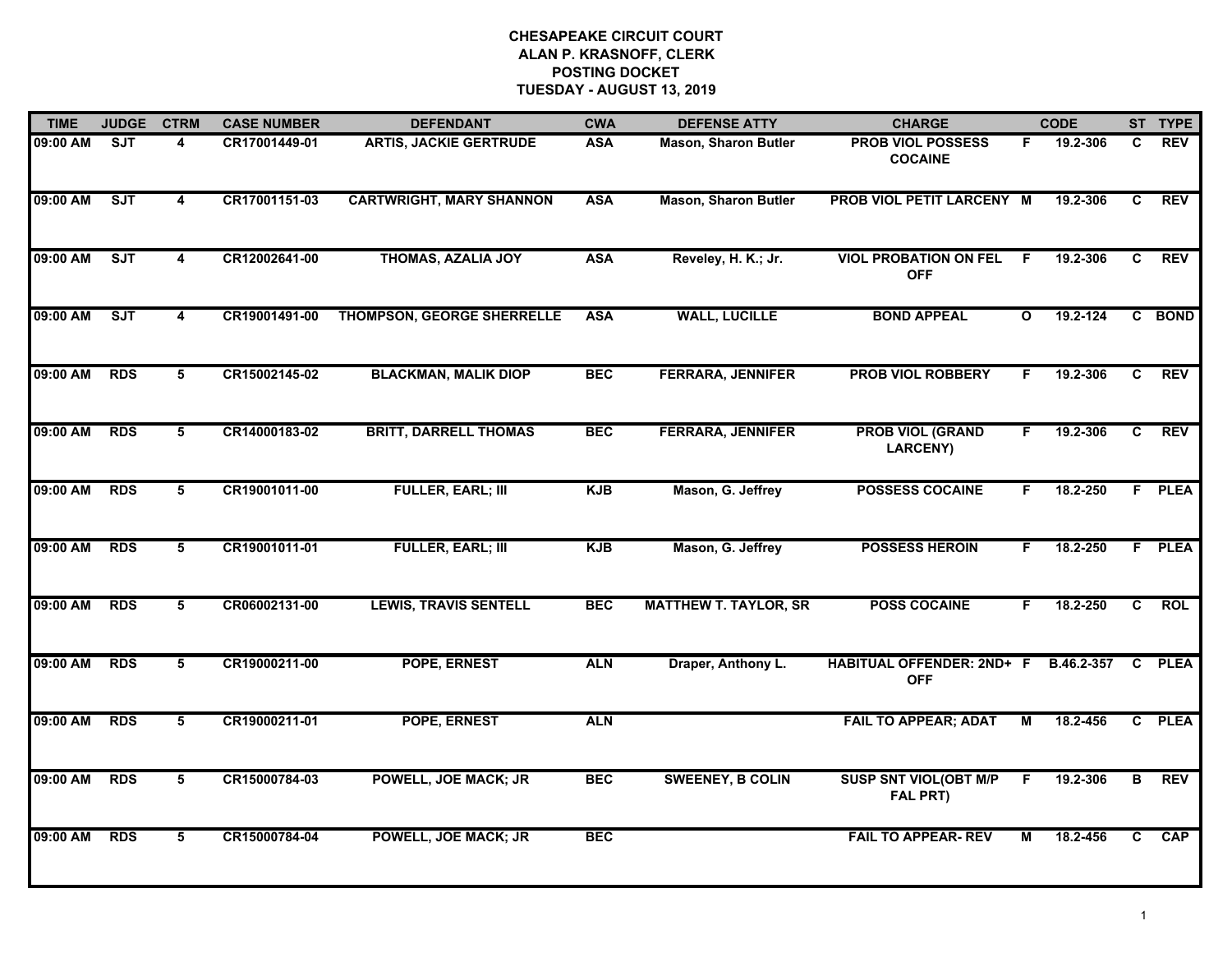| <b>TIME</b>   | <b>JUDGE</b> | <b>CTRM</b> | <b>CASE NUMBER</b> | <b>DEFENDANT</b>                   | <b>CWA</b> | <b>DEFENSE ATTY</b>           | <b>CHARGE</b>                                   |    | <b>CODE</b>           |    | ST TYPE       |
|---------------|--------------|-------------|--------------------|------------------------------------|------------|-------------------------------|-------------------------------------------------|----|-----------------------|----|---------------|
| 09:00 AM      | <b>RDS</b>   | 5           | CR16000565-03      | <b>RUBIO, YESENIA DELCARMEN</b>    | <b>WHC</b> | <b>WOOD, SHELLY F</b>         | <b>VIOL PROBATION ON FEL</b><br><b>OFF</b>      | -F | 19.2-306              | C. | <b>BOND</b>   |
| 09:00 AM      | <b>RDS</b>   | 5           | CR12002839-03      | <b>SCOTT, TRAVIS EDRISE</b>        | <b>KJB</b> | Gilchrist, Kurt A.            | <b>VIOL GOOD BEHAV (ELUDE) F</b>                |    | 19.2-306              |    | <b>REV</b>    |
| 09:00 AM      | <b>RDS</b>   | 5           | CR19000024-00      | <b>TUCKER, BRANDON RAJAUN</b>      | <b>KJB</b> | <b>BARLOW, JASON A</b>        | <b>POSSESS COCAINE</b>                          | F  | 18.2-250              |    | <b>B</b> SENR |
| 09:00 AM      | <b>RDS</b>   | 5           | CR19000024-01      | <b>TUCKER, BRANDON RAJAUN</b>      | <b>KJB</b> | <b>BARLOW, JASON A</b>        | <b>POSSESSION OF</b><br><b>MARIJUANA</b>        | М  | 18.2-250.1            |    | <b>B</b> SENR |
| 09:00 AM      | <b>RDS</b>   | 5           | CR19000024-02      | <b>TUCKER, BRANDON RAJAUN</b>      | <b>KJB</b> | <b>BARLOW, JASON A</b>        | <b>POSSESSION OF</b><br><b>MARIJUANA</b>        | М  | 18.2-250.1            | S. | <b>SENR</b>   |
| 09:00 AM      | <b>RDS</b>   | 5           | CR19001312-00      | <b>TUCKER, BRANDON RAJAUN</b>      | <b>KJB</b> | <b>BARLOW, JASON A</b>        | DISTRIB/PWI MARIJ >1/2 OZ- F<br>5LBS            |    | 18.2-248.1            | C  | <b>PLEA</b>   |
| 09:00 AM      | <b>RDS</b>   | 5           | CR15002233-01      | <b>WILLIAMS, PHILLIP WAYNE; JR</b> | <b>BEC</b> | <b>FERRARA, JENNIFER</b>      | <b>VIOL PROBATION ON FEL</b><br><b>OFF</b>      | -F | 19.2-306              | C  | <b>REV</b>    |
| 09:00 AM MATA |              | 6           | CR19001293-00      | <b>BERRY, ERIC DEAN; JR</b>        | <b>BW</b>  | <b>O'DONNELL, CHRISTOPHER</b> | <b>FLSE STMT ON CRIM HIST</b><br><b>CONSENT</b> |    | F 18.2-308.2:2 B      |    | <b>TRYL</b>   |
| 09:00 AM MATA |              | 6           | CR19001293-01      | <b>BERRY, ERIC DEAN; JR</b>        | <b>BW</b>  | <b>O'DONNELL, CHRISTOPHER</b> | <b>ATT PURCH GUN AFTER</b><br><b>INVOL COMM</b> |    | M 18.2-308.1:3 B TRYL |    |               |
| 09:00 AM MATA |              | 6           | CR17001049-05      | <b>GUNN, DEVON MICHAEL</b>         | <b>WHC</b> | <b>WOOD, SHELLY F</b>         | <b>VIOL PROBATION ON FEL</b><br><b>OFF</b>      | -F | 19.2-306              |    | C BOND        |
| 09:00 AM MATA |              | 6           | CR17001049-06      | <b>GUNN, DEVON MICHAEL</b>         | <b>WHC</b> | <b>WOOD, SHELLY F</b>         | <b>VIOL PROBATION ON FEL</b><br><b>OFF</b>      | -F | 19.2-306              |    | C BOND        |
| 09:00 AM      | <b>MATA</b>  | 6           | CR17001499-03      | <b>GUNN, DEVON MICHAEL</b>         | <b>WHC</b> | <b>WOOD, SHELLY F</b>         | <b>VIOL PROBATION ON FEL</b><br><b>OFF</b>      | F. | 19.2-306              |    | C BOND        |
| 09:00 AM MATA |              | 6           | CR15001443-02      | <b>HERRING, ADAM LEE</b>           | <b>BW</b>  | <b>Mason, Sharon Butler</b>   | <b>PROB VIOL GRAND</b><br><b>LARCENY</b>        | F. | 19.2-306              | C. | <b>REV</b>    |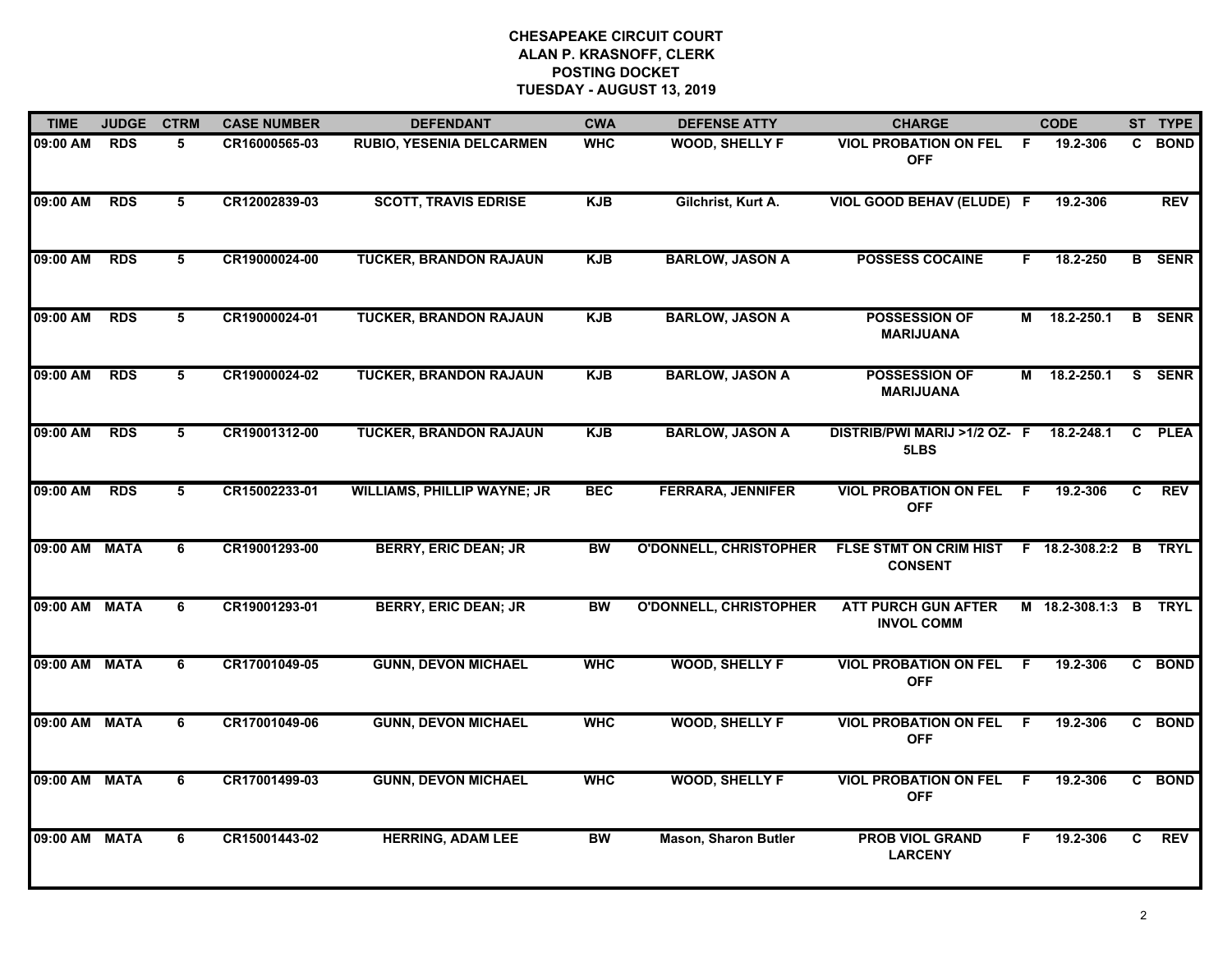| <b>TIME</b>   | <b>JUDGE</b> | <b>CTRM</b>    | <b>CASE NUMBER</b> | <b>DEFENDANT</b>              | <b>CWA</b> | <b>DEFENSE ATTY</b>           | <b>CHARGE</b>                                             |    | <b>CODE</b>  |              | ST TYPE       |
|---------------|--------------|----------------|--------------------|-------------------------------|------------|-------------------------------|-----------------------------------------------------------|----|--------------|--------------|---------------|
| 09:00 AM MATA |              | 6              | CR19001287-00      | <b>MCCLEARY, JACOB ANDREW</b> | <b>BW</b>  | RINGLER-LANTZY, THOMAS        | LARCENY: 3RD+<br><b>CONVICTION</b>                        | F. | 18.2-96      |              | C TRYL        |
| 09:00 AM MATA |              | 6              | CR19001287-01      | <b>MCCLEARY, JACOB ANDREW</b> | <b>BW</b>  | <b>RINGLER-LANTZY, THOMAS</b> | <b>POSSESS DRUG</b><br><b>PARAPHERNALIA</b>               | М  | 54.1-3466    |              | C TRYL        |
| 09:00 AM MATA |              | 6              | CR13000068-03      | <b>PERRY, EDWARD; JR</b>      | <b>BW</b>  | <b>Mason, Sharon Butler</b>   | <b>VIOL PROBATION ON FEL</b><br><b>OFF</b>                | F  | 19.2-306     | C            | <b>REV</b>    |
| 09:00 AM MATA |              | 6              | CR19001292-00      | <b>WILSON, HARRY DALE; JR</b> | <b>BW</b>  | <b>MUSSONI, ERIK</b>          | FLSE STMT ON CRIM HIST F 18.2-308.2:2 B<br><b>CONSENT</b> |    |              |              | <b>PLEA</b>   |
| 09:00 AM MATA |              | 6              | CR19001292-01      | <b>WILSON, HARRY DALE; JR</b> | <b>BW</b>  | <b>MUSSONI, ERIK</b>          | <b>FELON: POSS/TRANS</b><br><b>GUN/WEAPON</b>             |    | F 18.2-308.2 |              | <b>B</b> PLEA |
| 09:00 AM      | <b>RAB</b>   | $\overline{7}$ | CR07003816-01      | <b>ASKEW, TIFFANY MONIQUE</b> | <b>KAM</b> | <b>BOUCHARD, JULIAN</b>       | PROB VIOL (UTTER FORGED F<br>CHECK)                       |    | 19.2-306     | в            | <b>RR</b>     |
| 09:00 AM      | <b>RAB</b>   | $\overline{7}$ | CR19000963-00      | <b>BLOUNT, CALVIN SHANE</b>   | <b>KAM</b> | Jones, David L.               | <b>ASSAULT OF LEO</b>                                     | F  | 18.2-57      | $\mathbf{C}$ | <b>PLEA</b>   |
| 09:00 AM      | <b>RAB</b>   | $\overline{7}$ | CR19000963-01      | <b>BLOUNT, CALVIN SHANE</b>   | <b>KAM</b> | Jones, David L.               | <b>ESCAPE FROM JAIL BY</b><br><b>FORCE</b>                | F. | 18.2-478     | $\mathbf{c}$ | <b>PLEA</b>   |
| 09:00 AM      | <b>RAB</b>   | $\overline{7}$ | CR18000398-01      | <b>COFIELD, KEVIN LEE</b>     | <b>AEP</b> | SWIFT SHERARD, Sanita A.      | <b>PROB VIOL PETIT LARCENY F</b><br>3RD                   |    | 19.2-306     | C            | <b>REV</b>    |
| 09:00 AM      | <b>RAB</b>   | $\overline{7}$ | CR18001616-00      | <b>DOUGHTY, KEITH VANCELL</b> | <b>BW</b>  | PUGH, GREGORY                 | <b>UNLAW SHOOT/THROW OCC F</b><br><b>BLDG</b>             |    | 18.2-279     |              | <b>B</b> SENR |
| 09:00 AM      | <b>RAB</b>   | $\overline{7}$ | CR18001616-01      | <b>DOUGHTY, KEITH VANCELL</b> | <b>BW</b>  | PUGH, GREGORY                 | <b>DESTRUCT PROP W/INTENT M</b><br>$<$ \$1000             |    | 18.2-137     |              | <b>B</b> SENR |
| 09:00 AM      | <b>RAB</b>   | $\overline{7}$ | CR18001616-02      | <b>DOUGHTY, KEITH VANCELL</b> | <b>BW</b>  | PUGH, GREGORY                 | <b>RECKLESS HANDLING</b><br><b>FIREARM</b>                | М  | 18.2-56.1    | B            | <b>SENR</b>   |
| 09:00 AM      | <b>RAB</b>   | $\overline{7}$ | CR19000208-00      | <b>DREWITT, ARTIE LEE</b>     | <b>AEP</b> | <b>MUSSONI, ERIK</b>          | <b>POSSESS</b><br><b>METHAMPHETAMINE</b>                  | F  | 18.2-250     |              | C BOND        |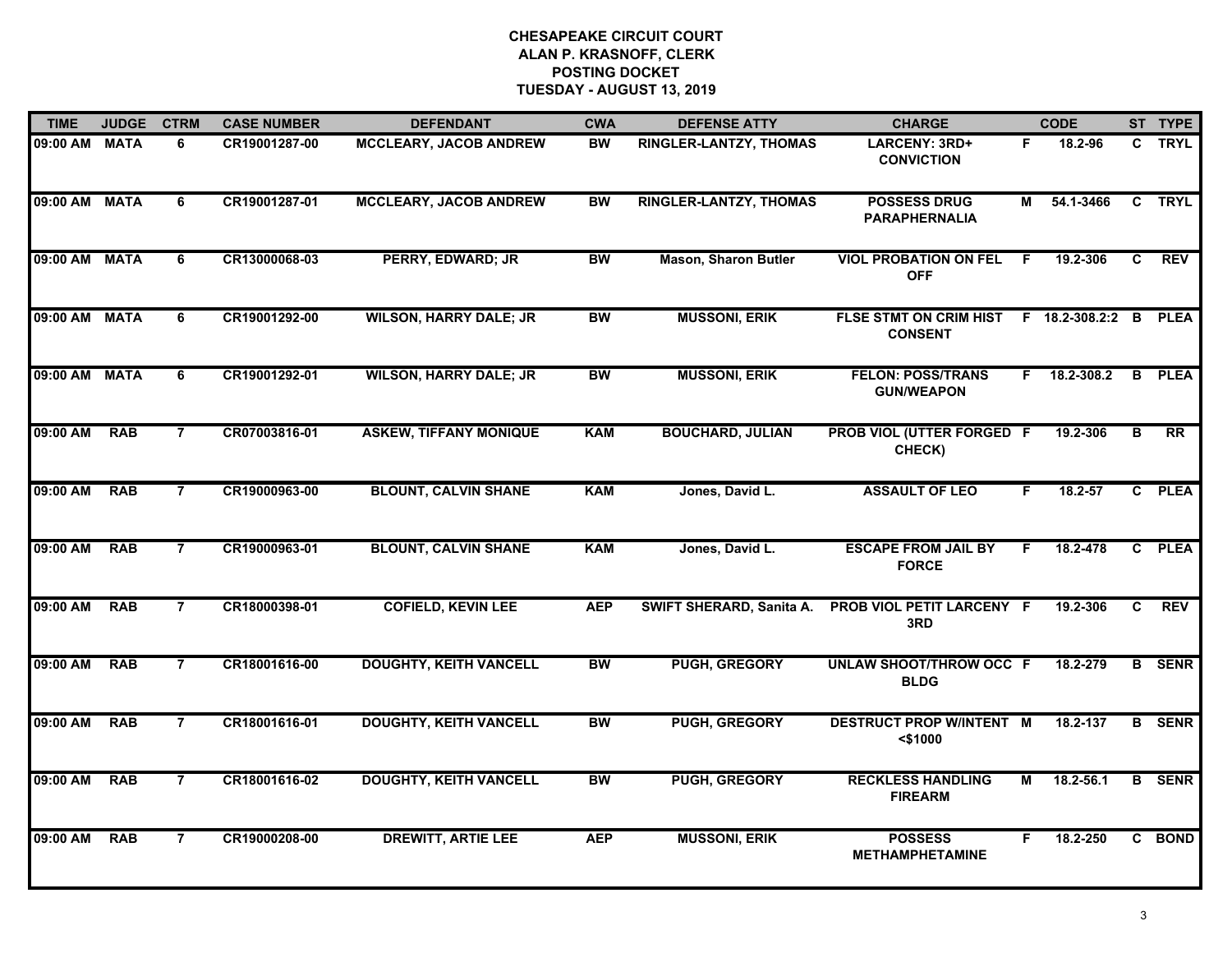| <b>TIME</b> | <b>JUDGE</b> | <b>CTRM</b>    | <b>CASE NUMBER</b> | <b>DEFENDANT</b>                  | <b>CWA</b> | <b>DEFENSE ATTY</b>      | <b>CHARGE</b>                                |     | <b>CODE</b> |   | ST TYPE    |
|-------------|--------------|----------------|--------------------|-----------------------------------|------------|--------------------------|----------------------------------------------|-----|-------------|---|------------|
| 09:00 AM    | <b>RAB</b>   | 7              | CR97003191-01      | <b>HARP, THOMAS WALTER</b>        | <b>JAF</b> | <b>BARLOW, JASON A</b>   | PROB VIOL SODOMY                             | F.  | 19.2-306    | C | <b>REV</b> |
| 09:00 AM    | <b>RAB</b>   | $\overline{7}$ | CR09001908-00      | <b>LAMBERT, ANTHONY CORNLIEUS</b> | <b>DAW</b> | <b>CRONIN, ERIC</b>      | <b>STATUTORY BURGLARY</b>                    | F.  | 18.2-91     | в | <b>RR</b>  |
| 09:00 AM    | <b>RAB</b>   | $\overline{7}$ | CR10001773-10      | <b>MCCLENNAN, JEFFREY THOMAS</b>  | <b>KAM</b> | SWIFT SHERARD, Sanita A. | <b>VIOL PROBATION ON FEL</b><br><b>OFF</b>   | F.  | 19.2-306    |   | <b>REV</b> |
| 09:00 AM    | <b>RAB</b>   | 7              | CR10001773-11      | <b>MCCLENNAN, JEFFREY THOMAS</b>  | <b>KAM</b> | SWIFT SHERARD, Sanita A. | <b>VIOL PROBATION ON FEL</b><br><b>OFF</b>   | - F | 19.2-306    |   | <b>REV</b> |
| 09:00 AM    | <b>RAB</b>   | $\overline{7}$ | CR10001773-12      | <b>MCCLENNAN, JEFFREY THOMAS</b>  | <b>KAM</b> | SWIFT SHERARD, Sanita A. | <b>VIOL PROBATION ON FEL F</b><br><b>OFF</b> |     | 19.2-306    |   | <b>REV</b> |
| 09:00 AM    | <b>RAB</b>   | $\overline{7}$ | CR10001773-13      | <b>MCCLENNAN, JEFFREY THOMAS</b>  | <b>KAM</b> | SWIFT SHERARD, Sanita A. | <b>VIOL PROBATION ON FEL</b><br><b>OFF</b>   | - F | 19.2-306    |   | <b>REV</b> |
| 09:00 AM    | <b>RAB</b>   | $\overline{7}$ | CR10001774-25      | <b>MCCLENNAN, JEFFREY THOMAS</b>  | <b>KAM</b> | SWIFT SHERARD, Sanita A. | <b>VIOL PROBATION ON FEL</b><br><b>OFF</b>   | F.  | 19.2-306    |   | <b>REV</b> |
| 09:00 AM    | <b>RAB</b>   | $\overline{7}$ | CR10001774-26      | <b>MCCLENNAN, JEFFREY THOMAS</b>  | <b>KAM</b> | SWIFT SHERARD, Sanita A. | <b>VIOL PROBATION ON FEL F</b><br><b>OFF</b> |     | 19.2-306    |   | <b>REV</b> |
| 09:00 AM    | <b>RAB</b>   | 7              | CR10001774-27      | <b>MCCLENNAN, JEFFREY THOMAS</b>  | <b>KAM</b> | SWIFT SHERARD, Sanita A. | <b>VIOL PROBATION ON FEL</b><br><b>OFF</b>   | F   | 19.2-306    |   | <b>REV</b> |
| 09:00 AM    | <b>RAB</b>   | $\overline{7}$ | CR10001774-28      | <b>MCCLENNAN, JEFFREY THOMAS</b>  | <b>KAM</b> | SWIFT SHERARD, Sanita A. | <b>VIOL PROBATION ON FEL</b><br><b>OFF</b>   | -F  | 19.2-306    |   | <b>REV</b> |
| 09:00 AM    | <b>RAB</b>   | $\overline{7}$ | CR10001774-29      | <b>MCCLENNAN, JEFFREY THOMAS</b>  | <b>KAM</b> | SWIFT SHERARD, Sanita A. | <b>VIOL PROBATION ON FEL</b><br><b>OFF</b>   | - F | 19.2-306    |   | <b>REV</b> |
| 09:00 AM    | <b>RAB</b>   | $\overline{7}$ | CR10001774-30      | <b>MCCLENNAN, JEFFREY THOMAS</b>  | <b>KAM</b> | SWIFT SHERARD, Sanita A. | <b>VIOL PROBATION ON FEL</b><br><b>OFF</b>   | -F. | 19.2-306    |   | <b>REV</b> |
| 09:00 AM    | <b>RAB</b>   | $\overline{7}$ | CR10001774-31      | <b>MCCLENNAN, JEFFREY THOMAS</b>  | <b>KAM</b> | SWIFT SHERARD, Sanita A. | <b>VIOL PROBATION ON FEL</b><br><b>OFF</b>   | -F  | 19.2-306    |   | <b>REV</b> |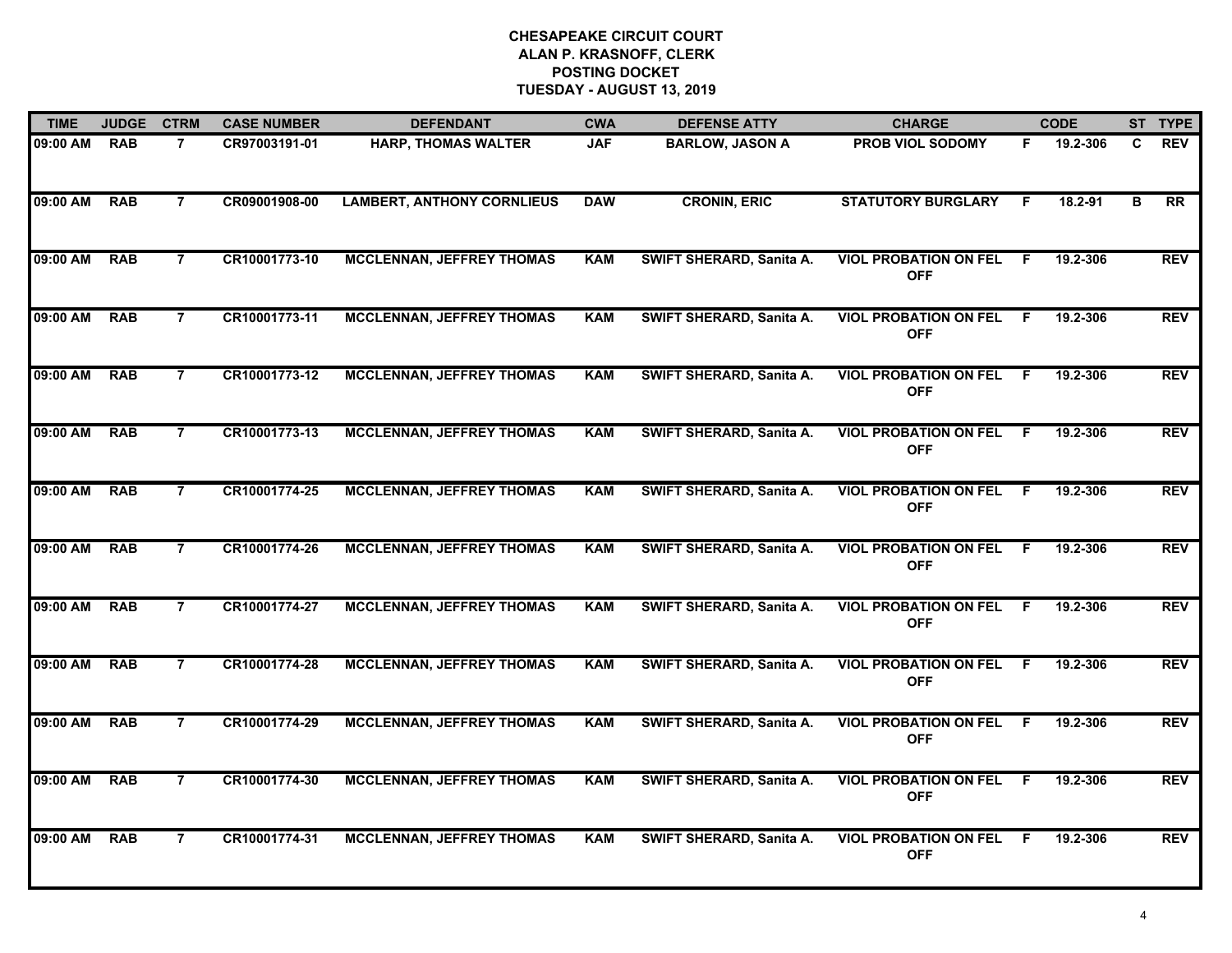| <b>TIME</b>  | <b>JUDGE</b> | <b>CTRM</b>    | <b>CASE NUMBER</b> | <b>DEFENDANT</b>                  | <b>CWA</b> | <b>DEFENSE ATTY</b>       | <b>CHARGE</b>                               |    | <b>CODE</b>  |              | ST TYPE       |
|--------------|--------------|----------------|--------------------|-----------------------------------|------------|---------------------------|---------------------------------------------|----|--------------|--------------|---------------|
| 09:00 AM     | <b>RAB</b>   | $\overline{7}$ | CR10001774-32      | <b>MCCLENNAN, JEFFREY THOMAS</b>  | <b>KAM</b> | SWIFT SHERARD, Sanita A.  | <b>VIOL PROBATION ON FEL</b><br><b>OFF</b>  | -F | 19.2-306     |              | <b>REV</b>    |
| 09:00 AM     | <b>RAB</b>   | $\overline{7}$ | CR10001774-33      | <b>MCCLENNAN, JEFFREY THOMAS</b>  | <b>KAM</b> | SWIFT SHERARD, Sanita A.  | <b>VIOL PROBATION ON FEL</b><br><b>OFF</b>  | F. | 19.2-306     |              | <b>REV</b>    |
| 09:00 AM     | <b>RAB</b>   | $\overline{7}$ | CR10001774-34      | <b>MCCLENNAN, JEFFREY THOMAS</b>  | <b>KAM</b> | SWIFT SHERARD, Sanita A.  | <b>VIOL PROBATION ON FEL</b><br><b>OFF</b>  | -F | 19.2-306     |              | <b>REV</b>    |
| 09:00 AM     | <b>RAB</b>   | $\overline{7}$ | CR19001459-00      | <b>STURGEON, RIKKI LEE ASHLEY</b> | <b>AEP</b> | <b>FLANDERS, JOSHUA B</b> | <b>POSSESS</b><br><b>METHAMPHETAMINE</b>    | F. | 18.2-250     |              | <b>B</b> PLEA |
| 09:00 AM     | <b>RAB</b>   | $\overline{7}$ | CR19000805-00      | <b>TATEM, DONNA GAIL</b>          | <b>AEP</b> | Jones, David L.           | <b>GRAND LARCENY: &gt;=\$200</b>            | -F | 18.2-95      |              | <b>B</b> PLEA |
| 09:00 AM RAB |              | $\overline{7}$ | CR19000096-00      | <b>WILKINS, KYLE DAVID</b>        | <b>KAM</b> | <b>JONES, DAVID L</b>     | LARCENY: 3RD+<br><b>CONVICTION</b>          | F. | 18.2-104     |              | C SENR        |
| 09:00 AM     | <b>RAB</b>   | $\overline{7}$ | CR12000917-03      | <b>WILKINS, KYLE DAVID; JR</b>    | <b>KAM</b> | <b>WOOTEN, MATTEW</b>     | <b>VIOL PROBATION ON FEL</b><br><b>OFF</b>  | F. | 19.2-306     | C            | <b>REV</b>    |
| 09:00 AM     | <b>RAB</b>   | $\overline{7}$ | CR17001556-03      | <b>WILLIAMS, CHARLENE EVE</b>     | <b>AEP</b> | <b>BARLOW, JASON A</b>    | <b>VIOL PROBATION OF MISD</b><br><b>OFF</b> | M  | 19.2-306     | B            | <b>REV</b>    |
| 09:00 AM     | <b>RAB</b>   | $\overline{7}$ | CR17001556-04      | <b>WILLIAMS, CHARLENE EVE</b>     | <b>AEP</b> | <b>BARLOW, JASON A</b>    | <b>VIOL PROBATION ON FEL</b><br><b>OFF</b>  | -F | 19.2-306     | в            | <b>REV</b>    |
| 09:00 AM     | <b>RAB</b>   | $\overline{7}$ | CR18001845-00      | <b>WILLIAMS, JAMIE AARON</b>      | <b>DAW</b> | <b>BLACK, HUGH E; III</b> | DWI: 2ND OFF IN 5Y, BAC<br>$> 20\%$         |    | M B.18.2-266 |              | <b>B</b> SENR |
| 09:00 AM     | <b>RAB</b>   | $\overline{7}$ | CR18001845-01      | <b>WILLIAMS, JAMIE AARON</b>      | <b>DAW</b> | <b>BLACK, HUGH E; III</b> | <b>DRIVE SUSP/REVO 3RD+</b><br><b>OFF</b>   |    | M B.46.2-301 | S.           | <b>SENR</b>   |
| 09:00 AM     | <b>RAB</b>   | $\overline{7}$ | CR18001845-02      | <b>WILLIAMS, JAMIE AARON</b>      | <b>DAW</b> | Black, Hugh E.; III       | <b>FTA-TRYL</b>                             | М  | 18.2-456     |              | <b>SC</b>     |
| 09:00 AM     | <b>RAB</b>   | $\overline{7}$ | CR18000271-00      | <b>WILSON, DESHAWN ANTONIO</b>    | <b>AHM</b> | <b>WINN, A ROBINSON</b>   | <b>POSSESS OXYCODONE</b>                    | F  | 18.2-250     | $\mathbf{c}$ | <b>BOND</b>   |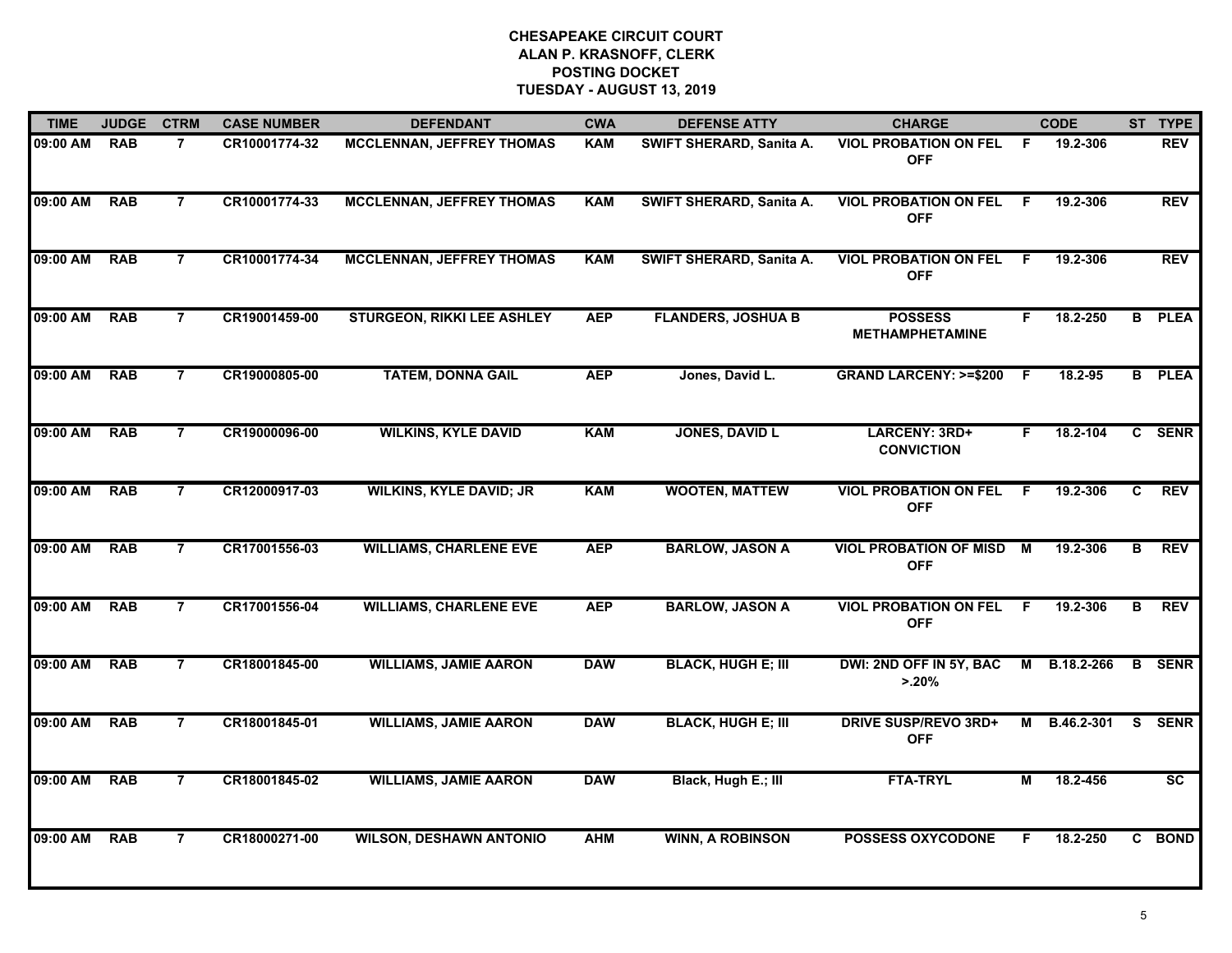| <b>TIME</b> | <b>JUDGE</b> | <b>CTRM</b>    | <b>CASE NUMBER</b> | <b>DEFENDANT</b>               | <b>CWA</b> | <b>DEFENSE ATTY</b>     | <b>CHARGE</b>                                       |    | <b>CODE</b>  |          | ST TYPE       |
|-------------|--------------|----------------|--------------------|--------------------------------|------------|-------------------------|-----------------------------------------------------|----|--------------|----------|---------------|
| 09:00 AM    | <b>RAB</b>   | $\overline{7}$ | CR18000271-01      | <b>WILSON, DESHAWN ANTONIO</b> | <b>AHM</b> | <b>WINN, A ROBINSON</b> | <b>POSSESS COCAINE</b>                              | F. | 18.2-250     |          | C BOND        |
| 09:30 AM    | SJT          | $\overline{2}$ | CR19001436-00      | <b>BANKS, DESTINY SIMONE</b>   |            | <b>SWEENEY, B COLIN</b> | <b>FAIL TO OBEY VISITATION</b><br><b>ORDER</b>      | M  | 16.1-292     | S.       | <b>TBS</b>    |
| 09:30 AM    | SJT          | $\mathbf{2}$   | CR19001259-00      | <b>BELCHER, ANTHONY L</b>      |            |                         | FICTITIOUS DISPLAY/ TAGS M                          |    | 46.2-613     |          | S ADAT        |
| 09:30 AM    | ST           | $\overline{2}$ | CR19001439-00      | <b>CHANNA, BALTEJ SINGH</b>    |            | <b>DAWSON, SW</b>       | <b>ASSAULT &amp; BATTERY-FAM M</b><br><b>MEMBER</b> |    | 18.2-57.2    | <b>S</b> | <b>TBS</b>    |
| 09:30 AM    | ST           | $\mathbf{2}$   | CR19001404-00      | <b>CHANNA, GULSHAN</b>         |            | Dawson, SW              | <b>ASSAULT &amp; BATTERY</b>                        | М  | 18.2-57      | S.       | <b>TBS</b>    |
| 09:30 AM    | ST           | $\overline{2}$ | CR19001368-00      | <b>COBB, RICKY LEE</b>         |            |                         | <b>PROTECTIVE ORDER:</b><br><b>VIOLATION</b>        |    | M 16.1-253.2 |          | S ADAT        |
| 09:30 AM    | ST           | $\overline{2}$ | CR19001406-00      | <b>CURTIS, ANDRE DENARD</b>    |            |                         | DWI: 2ND W/IN 5Y, BAC .15- M<br>.20%                |    | B.18.2-266   |          | <b>B</b> ADAT |
| 09:30 AM    | ST           | $\overline{2}$ | CR19001405-00      | <b>DEBERRY, ANGELICA NOEL</b>  |            |                         | <b>FAIL TO OBEY LAW ENF</b><br><b>OFFICER</b>       | М  | 18.2-464     |          | S ADAT        |
| 09:30 AM    | ST           | $\overline{2}$ | CR19000351-00      | <b>FERRY, THOMAS JOHN</b>      | <b>BKF</b> | <b>BOSLEY, CORIE</b>    | <b>CONSPIRE: UTTER</b>                              | F. | 18.2-170     |          | C ADAT        |
| 09:30 AM    | ST           | $\overline{2}$ | CR19000351-01      | <b>FERRY, THOMAS JOHN</b>      | <b>BKF</b> | <b>BOSLEY, CORIE</b>    | <b>UTTERING</b>                                     | F. | 18.2-170     |          | C ADAT        |
| 09:30 AM    | SJT          | $\overline{2}$ | CR19000351-02      | <b>FERRY, THOMAS JOHN</b>      | <b>BKF</b> | <b>BOSLEY, CORIE</b>    | <b>CONSPIRE: BANK NOTE</b><br><b>FORGERY</b>        | F. | 18.2-170     |          | C ADAT        |
| 09:30 AM    | ST           | $\overline{2}$ | CR19000351-03      | <b>FERRY, THOMAS JOHN</b>      | <b>BKF</b> | <b>BOSLEY, CORIE</b>    | <b>BANK NOTE FORGERY</b>                            | F. | 18.2-170     |          | C ADAT        |
| 09:30 AM    | SJT          | $\overline{2}$ | CR19000351-04      | <b>FERRY, THOMAS JOHN</b>      | <b>BKF</b> | <b>BOSLEY, CORIE</b>    | <b>FORGING COIN AND BANK F</b><br><b>NOTES</b>      |    | 18.2-170     |          | C ADAT        |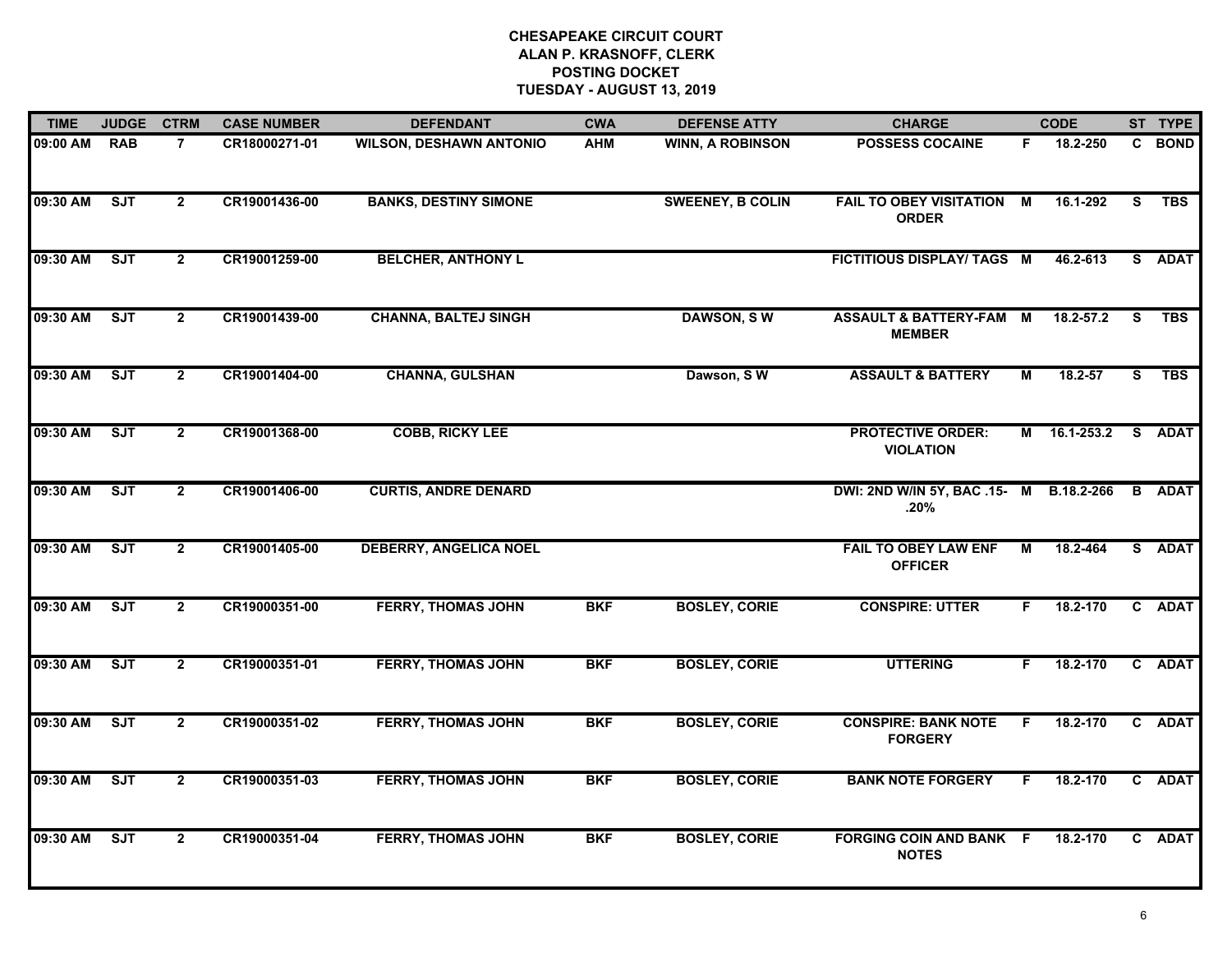| <b>TIME</b> | <b>JUDGE</b> | <b>CTRM</b>    | <b>CASE NUMBER</b> | <b>DEFENDANT</b>          | <b>CWA</b> | <b>DEFENSE ATTY</b>  | <b>CHARGE</b>                                  | <b>CODE</b> | ST TYPE |
|-------------|--------------|----------------|--------------------|---------------------------|------------|----------------------|------------------------------------------------|-------------|---------|
| 09:30 AM    | <b>SJT</b>   | $\overline{2}$ | CR19000351-05      | <b>FERRY, THOMAS JOHN</b> | <b>BKF</b> | <b>BOSLEY, CORIE</b> | <b>FORGING COIN AND BANK F</b><br><b>NOTES</b> | 18.2-170    | C ADAT  |
| 09:30 AM    | <b>SJT</b>   | $\overline{2}$ | CR19000351-06      | <b>FERRY, THOMAS JOHN</b> | <b>BKF</b> | <b>BOSLEY, CORIE</b> | <b>FORGING COIN AND BANK F</b><br><b>NOTES</b> | 18.2-170    | C ADAT  |
| 09:30 AM    | ST           | $\overline{2}$ | CR19000351-07      | <b>FERRY, THOMAS JOHN</b> | <b>BKF</b> | <b>BOSLEY, CORIE</b> | <b>FORGING COIN AND BANK F</b><br><b>NOTES</b> | 18.2-170    | C ADAT  |
| 09:30 AM    | ST           | $\overline{2}$ | CR19000351-08      | <b>FERRY, THOMAS JOHN</b> | <b>BKF</b> | <b>BOSLEY, CORIE</b> | <b>FORGING COIN AND BANK F</b><br><b>NOTES</b> | 18.2-170    | C ADAT  |
| 09:30 AM    | ST           | $\mathbf{2}$   | CR19000351-09      | <b>FERRY, THOMAS JOHN</b> | <b>BKF</b> | <b>BOSLEY, CORIE</b> | <b>FORGING COIN AND BANK F</b><br><b>NOTES</b> | 18.2-170    | C ADAT  |
| 09:30 AM    | SJT          | $\overline{2}$ | CR19000351-10      | <b>FERRY, THOMAS JOHN</b> | <b>BKF</b> | <b>BOSLEY, CORIE</b> | <b>FORGING COIN AND BANK F</b><br><b>NOTES</b> | 18.2-170    | C ADAT  |
| 09:30 AM    | ST           | $\overline{2}$ | CR19000351-11      | <b>FERRY, THOMAS JOHN</b> | <b>BKF</b> | <b>BOSLEY, CORIE</b> | <b>FORGING COIN AND BANK F</b><br><b>NOTES</b> | 18.2-170    | C ADAT  |
| 09:30 AM    | <b>SJT</b>   | $\overline{2}$ | CR19000351-12      | <b>FERRY, THOMAS JOHN</b> | <b>BKF</b> | <b>BOSLEY, CORIE</b> | UTTERING COIN AND BANK F<br><b>NOTES</b>       | 18.2-170    | C ADAT  |
| 09:30 AM    | ST           | $\overline{2}$ | CR19000351-13      | <b>FERRY, THOMAS JOHN</b> | <b>BKF</b> | <b>BOSLEY, CORIE</b> | UTTERING COIN AND BANK F<br><b>NOTES</b>       | 18.2-170    | C ADAT  |
| 09:30 AM    | ST           | $\overline{2}$ | CR19000351-14      | <b>FERRY, THOMAS JOHN</b> | <b>BKF</b> | <b>BOSLEY, CORIE</b> | UTTERING COIN AND BANK F<br><b>NOTES</b>       | 18.2-170    | C ADAT  |
| 09:30 AM    | ST           | $\overline{2}$ | CR19000351-15      | <b>FERRY, THOMAS JOHN</b> | <b>BKF</b> | <b>BOSLEY, CORIE</b> | UTTERING COIN AND BANK F<br><b>NOTES</b>       | 18.2-170    | C ADAT  |
| 09:30 AM    | SJT          | $\overline{2}$ | CR19000351-16      | <b>FERRY, THOMAS JOHN</b> | <b>BKF</b> | <b>BOSLEY, CORIE</b> | UTTERING COIN AND BANK F<br><b>NOTES</b>       | 18.2-170    | C ADAT  |
| 09:30 AM    | SJT          | $\overline{2}$ | CR19000351-17      | <b>FERRY, THOMAS JOHN</b> | <b>BKF</b> | <b>BOSLEY, CORIE</b> | UTTERING COIN AND BANK F<br><b>NOTES</b>       | 18.2-170    | C ADAT  |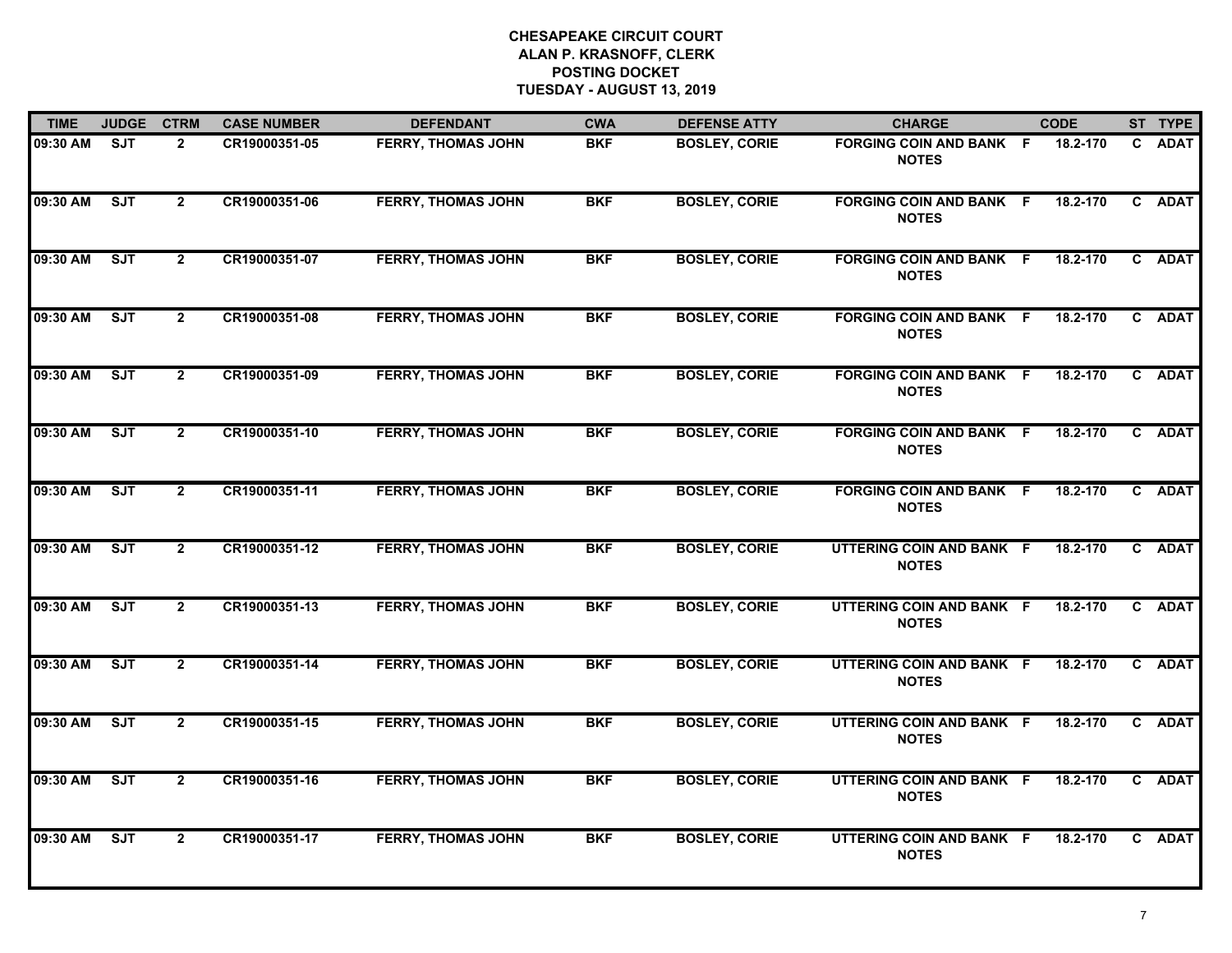| <b>TIME</b> | <b>JUDGE</b> | <b>CTRM</b>    | <b>CASE NUMBER</b> | <b>DEFENDANT</b>          | <b>CWA</b> | <b>DEFENSE ATTY</b>  | <b>CHARGE</b>                                   |    | <b>CODE</b> |              | ST TYPE     |
|-------------|--------------|----------------|--------------------|---------------------------|------------|----------------------|-------------------------------------------------|----|-------------|--------------|-------------|
| 09:30 AM    | <b>SJT</b>   | $\overline{2}$ | CR19000351-18      | <b>FERRY, THOMAS JOHN</b> | <b>BKF</b> | <b>BOSLEY, CORIE</b> | UTTERING COIN AND BANK F<br><b>NOTES</b>        |    | 18.2-170    | C.           | <b>ADAT</b> |
| 09:30 AM    | ST           | $\overline{2}$ | CR19000351-19      | <b>FERRY, THOMAS JOHN</b> | <b>BKF</b> | <b>BOSLEY, CORIE</b> | UTTERING COIN AND BANK F<br><b>NOTES</b>        |    | 18.2-170    | $\mathbf{c}$ | <b>ADAT</b> |
| 09:30 AM    | ST           | $\overline{2}$ | CR19000351-20      | <b>FERRY, THOMAS JOHN</b> | <b>BKF</b> | <b>BOSLEY, CORIE</b> | <b>CONSPIRE: FORGE</b><br><b>COIN/BANK NOTE</b> | F. | 18.2-170    |              | C ADAT      |
| 09:30 AM    | ST           | $\mathbf{2}$   | CR19000351-21      | <b>FERRY, THOMAS JOHN</b> | <b>BKF</b> | <b>BOSLEY, CORIE</b> | <b>CONSPIRE: FORGE</b><br><b>COIN/BANK NOTE</b> | F. | 18.2-170    |              | C ADAT      |
| 09:30 AM    | ST           | $\overline{2}$ | CR19000351-22      | <b>FERRY, THOMAS JOHN</b> | <b>BKF</b> | <b>BOSLEY, CORIE</b> | <b>CONSPIRE: FORGE</b><br><b>COIN/BANK NOTE</b> | F. | 18.2-170    |              | C ADAT      |
| 09:30 AM    | SJT          | $\overline{2}$ | CR19000351-23      | <b>FERRY, THOMAS JOHN</b> | <b>BKF</b> | <b>BOSLEY, CORIE</b> | <b>CONSPIRE: FORGE</b><br><b>COIN/BANK NOTE</b> | F. | 18.2-170    |              | C ADAT      |
| 09:30 AM    | ST           | $\overline{2}$ | CR19000351-24      | <b>FERRY, THOMAS JOHN</b> | <b>BKF</b> | <b>BOSLEY, CORIE</b> | <b>CONSPIRE: FORGE</b><br><b>COIN/BANK NOTE</b> | F. | 18.2-170    |              | C ADAT      |
| 09:30 AM    | SJT          | $\overline{2}$ | CR19000351-26      | <b>FERRY, THOMAS JOHN</b> | <b>BKF</b> | <b>BOSLEY, CORIE</b> | <b>CONSPIRE: FORGE</b><br><b>COIN/BANK NOTE</b> | F. | 18.2-170    |              | C ADAT      |
| 09:30 AM    | SJT          | $\overline{2}$ | CR19000351-27      | <b>FERRY, THOMAS JOHN</b> | <b>BKF</b> | <b>BOSLEY, CORIE</b> | <b>CONSPIRE: FORGE</b><br><b>COIN/BANK NOTE</b> | F. | 18.2-170    |              | C ADAT      |
| 09:30 AM    | ST           | $\overline{2}$ | CR19000351-28      | <b>FERRY, THOMAS JOHN</b> | <b>BKF</b> | <b>BOSLEY, CORIE</b> | <b>CONSPIRE: UTTER</b><br><b>COIN/BANK NOTE</b> | F. | 18.2-170    |              | C ADAT      |
| 09:30 AM    | <b>SJT</b>   | $\mathbf{2}$   | CR19000351-29      | <b>FERRY, THOMAS JOHN</b> | <b>BKF</b> | <b>BOSLEY, CORIE</b> | <b>CONSPIRE: UTTER</b><br><b>COIN/BANK NOTE</b> | F. | 18.2-170    |              | C ADAT      |
| 09:30 AM    | SJT          | $\overline{2}$ | CR19000351-30      | <b>FERRY, THOMAS JOHN</b> | <b>BKF</b> | <b>BOSLEY, CORIE</b> | <b>CONSPIRE: UTTER</b><br><b>COIN/BANK NOTE</b> | F. | 18.2-170    |              | C ADAT      |
| 09:30 AM    | SJT          | $\overline{2}$ | CR19000351-31      | <b>FERRY, THOMAS JOHN</b> | <b>BKF</b> | <b>BOSLEY, CORIE</b> | <b>CONSPIRE: UTTER</b><br><b>COIN/BANK NOTE</b> | F. | 18.2-170    |              | C ADAT      |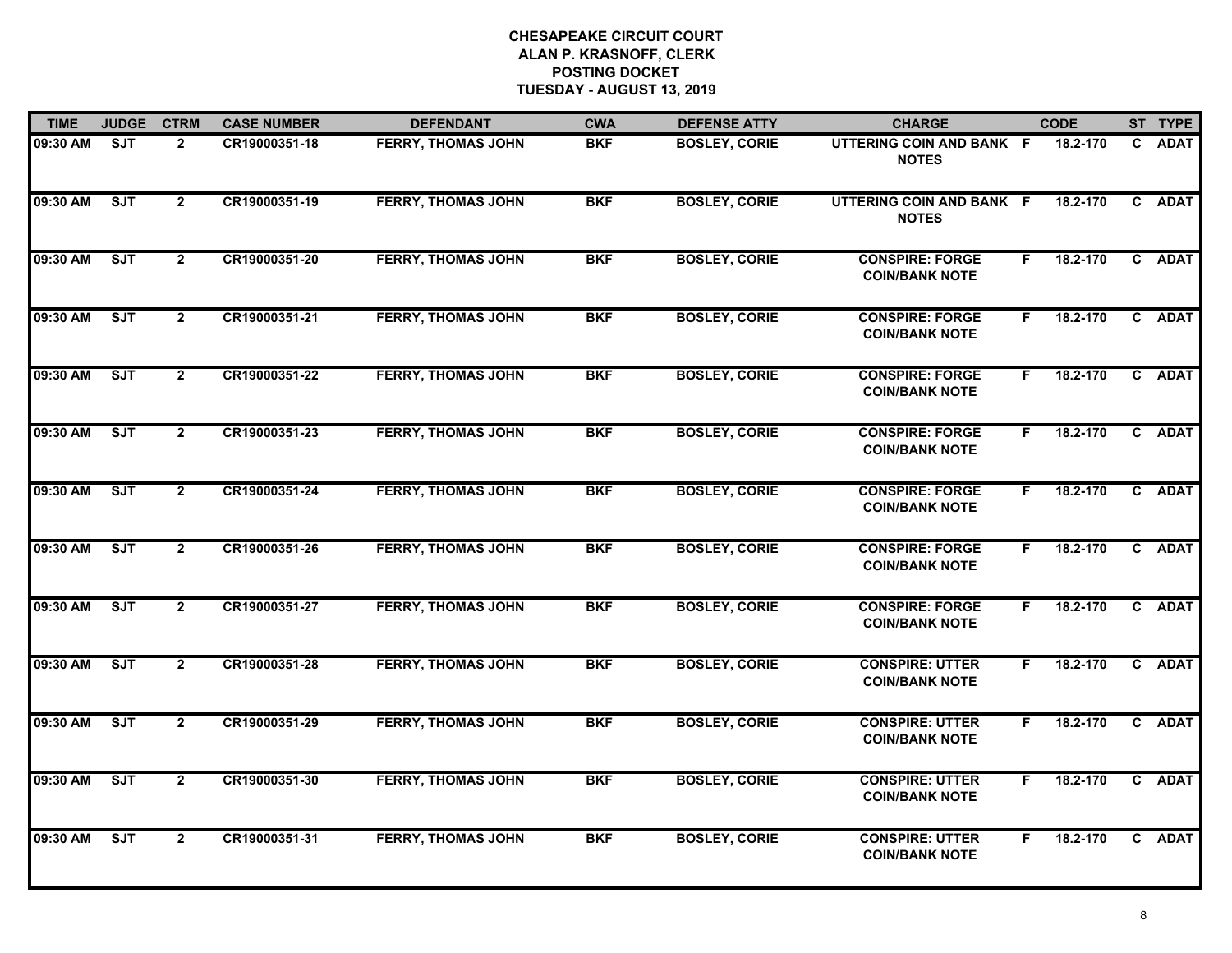| <b>TIME</b> | <b>JUDGE</b> | <b>CTRM</b>    | <b>CASE NUMBER</b> | <b>DEFENDANT</b>                   | <b>CWA</b> | <b>DEFENSE ATTY</b>     | <b>CHARGE</b>                                    |    | <b>CODE</b>  |    | ST TYPE       |
|-------------|--------------|----------------|--------------------|------------------------------------|------------|-------------------------|--------------------------------------------------|----|--------------|----|---------------|
| 09:30 AM    | <b>SJT</b>   | $\overline{2}$ | CR19000351-32      | <b>FERRY, THOMAS JOHN</b>          | <b>BKF</b> | <b>BOSLEY, CORIE</b>    | <b>CONSPIRE: UTTER</b><br><b>COIN/BANK NOTE</b>  | F. | 18.2-170     |    | C ADAT        |
| 09:30 AM    | SJT          | $\overline{2}$ | CR19000351-33      | <b>FERRY, THOMAS JOHN</b>          | <b>BKF</b> | <b>BOSLEY, CORIE</b>    | <b>CONSPIRE: UTTER</b><br><b>COIN/BANK NOTE</b>  | F. | 18.2-170     |    | C ADAT        |
| 09:30 AM    | ST           | $\mathbf{2}$   | CR19000351-34      | <b>FERRY, THOMAS JOHN</b>          | <b>BKF</b> | <b>BOSLEY, CORIE</b>    | <b>CONSPIRE: UTTER</b><br><b>COIN/BANK NOTE</b>  | F. | 18.2-170     |    | C ADAT        |
| 09:30 AM    | SJT          | $\mathbf{2}$   | CR19000351-35      | <b>FERRY, THOMAS JOHN</b>          | <b>BKF</b> | <b>BOSLEY, CORIE</b>    | <b>CONSPIRE: UTTER</b><br><b>COIN/BANK NOTE</b>  | F. | 18.2-170     |    | C ADAT        |
| 09:30 AM    | SJT          | $\overline{2}$ | CR19000351-36      | <b>FERRY, THOMAS JOHN</b>          | <b>BKF</b> | <b>BOSLEY, CORIE</b>    | <b>OBTAIN MONEY FALSE</b><br>PRET: 3RD+          | F. | 18.2-178     |    | C ADAT        |
| 09:30 AM    | ST           | $\overline{2}$ | CR18001407-00      | <b>LAWRENCE, SHERMAN WENDELLE</b>  | <b>DJH</b> | <b>OXENHAM, CARA P</b>  | <b>PWID COCAINE: 2ND+</b><br><b>OFFENSE</b>      | F. | 18.2-248     | C  | AC            |
| 09:30 AM    | ST           | $\mathbf{2}$   | CR19001297-00      | <b>MAJETTE, ERIC LAMARK</b>        | <b>ALN</b> |                         | <b>DWI: 1ST OFFENSE</b>                          |    | M A.18.2-266 |    | <b>B</b> ADAT |
| 09:30 AM    | SJT          | $\mathbf{2}$   | CR18001527-00      | <b>MCLAIN, KATHY ANN</b>           | <b>AHM</b> | <b>HARDT, PATRICIA</b>  | DR AFTER DECLARED H.O.- F<br><b>FELONY</b>       |    | B.46.2-357   | B  | AC.           |
| 09:30 AM    | ST           | $\overline{2}$ | CR19001240-00      | <b>MORALEZ-VICTORIANO, ABRAHAM</b> | <b>SNO</b> | <b>VENNER, JOHN O</b>   | <b>AGG SEX BATTERY: VICTIM F</b><br>$<$ 13 YR    |    | 18.2-67.3    | C  | <b>TBS</b>    |
| 09:30 AM    | ST           | $\overline{2}$ | CR19001283-00      | <b>SMITH, DEJOHN ANDRAE</b>        | <b>AJS</b> | <b>POUGH, STEPHANIE</b> | <b>POSSESS COCAINE</b>                           | F. | 18.2-250     | В  | <b>TBS</b>    |
| 09:30 AM    | <b>SJT</b>   | $\overline{2}$ | CR19001431-00      | <b>WHITAKER, ANTWAN DEANGELO</b>   | <b>ALN</b> | Ortiz, Kathleen A.      | <b>HABITUAL OFF DRIVE W/O M</b><br><b>LIC</b>    |    | 46.2-357     | B  | <b>TBS</b>    |
| 09:30 AM    | SJT          | $\mathbf{2}$   | CR19001431-01      | <b>WHITAKER, ANTWAN DEANGELO</b>   | <b>ALN</b> | Ortiz, Kathleen A.      | REFUSED BLOOD/BREATH M 18.2-268.3<br><b>TEST</b> |    |              | S. | <b>TBS</b>    |